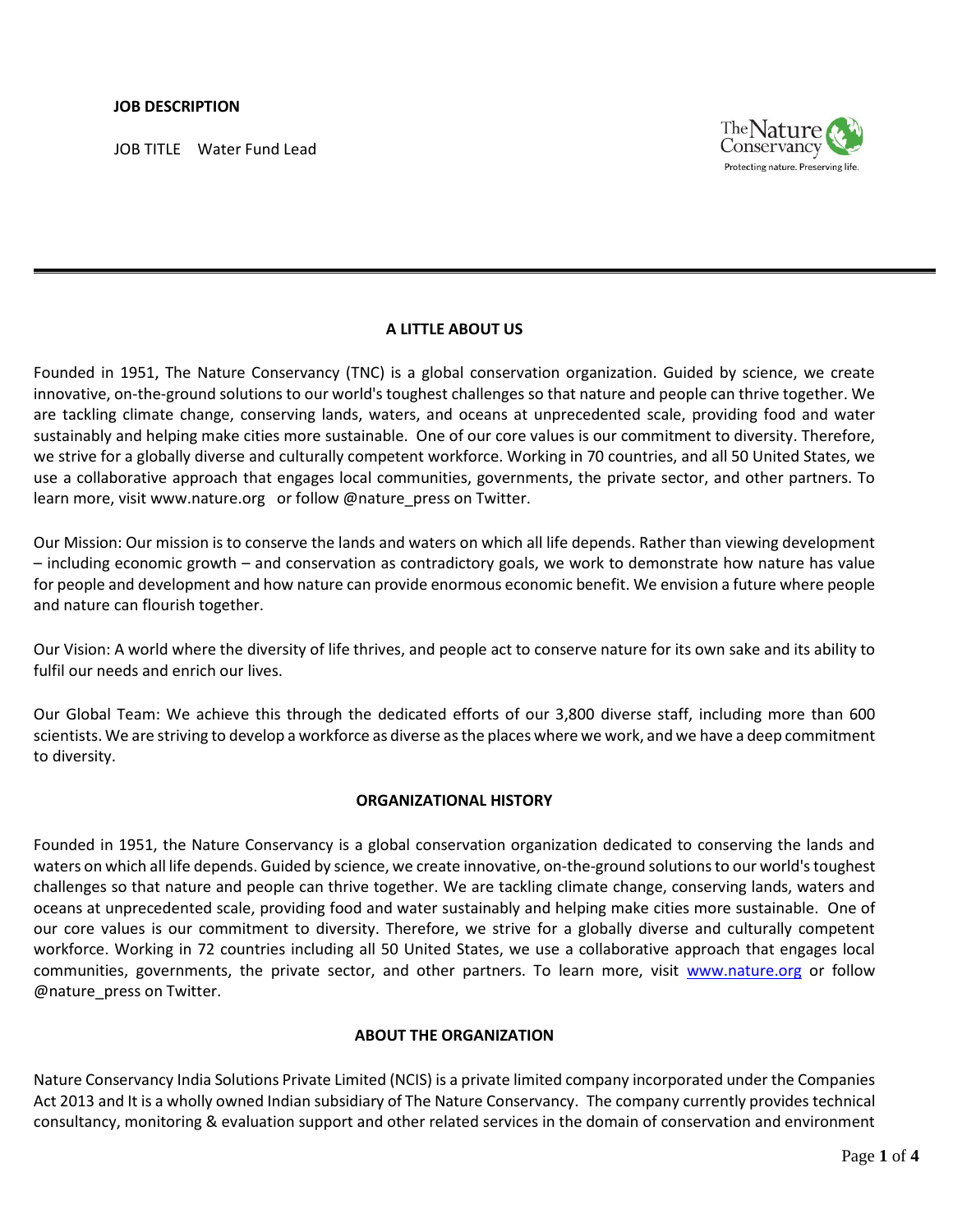to its various clients. The company under Indian laws can also provide fee-based service to clients (development organisations, Corporates and Govt. Agencies) within and outside of India. The company has all the required registrations under the relevant laws to provide such fee-based services in India.

# **YOUR POSITION WITH NCIS**

The Nature Conservancy has initiated a project titled "Catalyzing Collective Action for Water Security in Maharashtra" under which it is proposed to establish Ghod River Water Fund to showcase a pragmatic, long-term solution that improves lives, provides water security and thus enabling prosperity of the local communities. The water fund is a governance and finance mechanism that improves water security through collective action, allowing downstream water users to invest collectively in upstream water and land conservation. Water funds help to manage the significant complexities associated with water risk and nature-based source water protection and have the potential to bring widespread water security and economic benefits to India's burgeoning cities and rural communities.

The Ghod River Water Fund Lead oversees all aspects of the Ghod River Water Fund, a pilot water fund for India. They are responsible for all operational oversight regarding institutional development, budgeting, resource mobilization, grants management, community and stakeholder engagement and staff coordination. They provide strategic leadership and support for the Conservancy's conservation planning work and establishes overall conservation priorities for the Ghod River Water Fund. This position reports to the Managing Director, India and will work closely with the Global Resilient Watersheds team.

# **ESSENTIAL FUNCTIONS**

The Ghod River Water Fund Lead develops and implements a business plan for the Water Fund and serves as the principal contact to government agencies, corporates, other conservation organizations, foundations and the academic community to implement the Ghod River Water Fund. They will play a leading role in donor identification, cultivation and stewardship for the program. The Ghod River Water Fund Lead disseminates best practices, provides training and analyses to best implement organizational measures of success, and develop key partnerships with public & private organizations in order to identify and resolve technical issues and to widely communicate solutions, innovative scientific methods, analysis, tools and frameworks to address the natural system needs. They establish the Conservancy as a major conservation partner within the area of responsibility, define conservation priorities in the area of responsibility, lead and manage team(s) which supports and improves conservation efforts, and builds strategic, scientific, and technical capacity in the field. They engage local community support for local conservation efforts, negotiate complex and innovative solutions with government agencies and landowners to conserve and protect natural resources, and develop and implement conservation strategies, while safeguarding the interests of local communities

## **RESPONSIBILITIES & SCOPE**

- Develop and implement the Ghod River Water Fund's business plan, ensuring that it realistically meets the needs of stakeholders in the region.
- Lead all outreach to public and private institutional partners to engage and support the Water Fund.
- Design and execute fundraising strategies, ensuring targets are met.
- Recruit stakeholders to serve on an interim Advisory Board/Steering Committee, which will oversee the preparation of the Ghod River Water Fund strategy and will provide the basis for the subsequent establishment of long-term governance arrangements. Organize and manage meetings.
- Geographic/programmatic size and scope to initially cover the Ghod river basin, but potential to expand to multiple locations depending on demand for water funds and watershed conservation programs across India.
- Recruits, retains and manages high quality and effective multi-disciplinary staff with responsibility for performance management, training and career development.
- Develops long-term strategies and achieves strategic goals and objectives.
- Develop a network of Water Fund champions for various cities and watersheds including representatives from governments, utilities, corporates and civil society, as appropriate.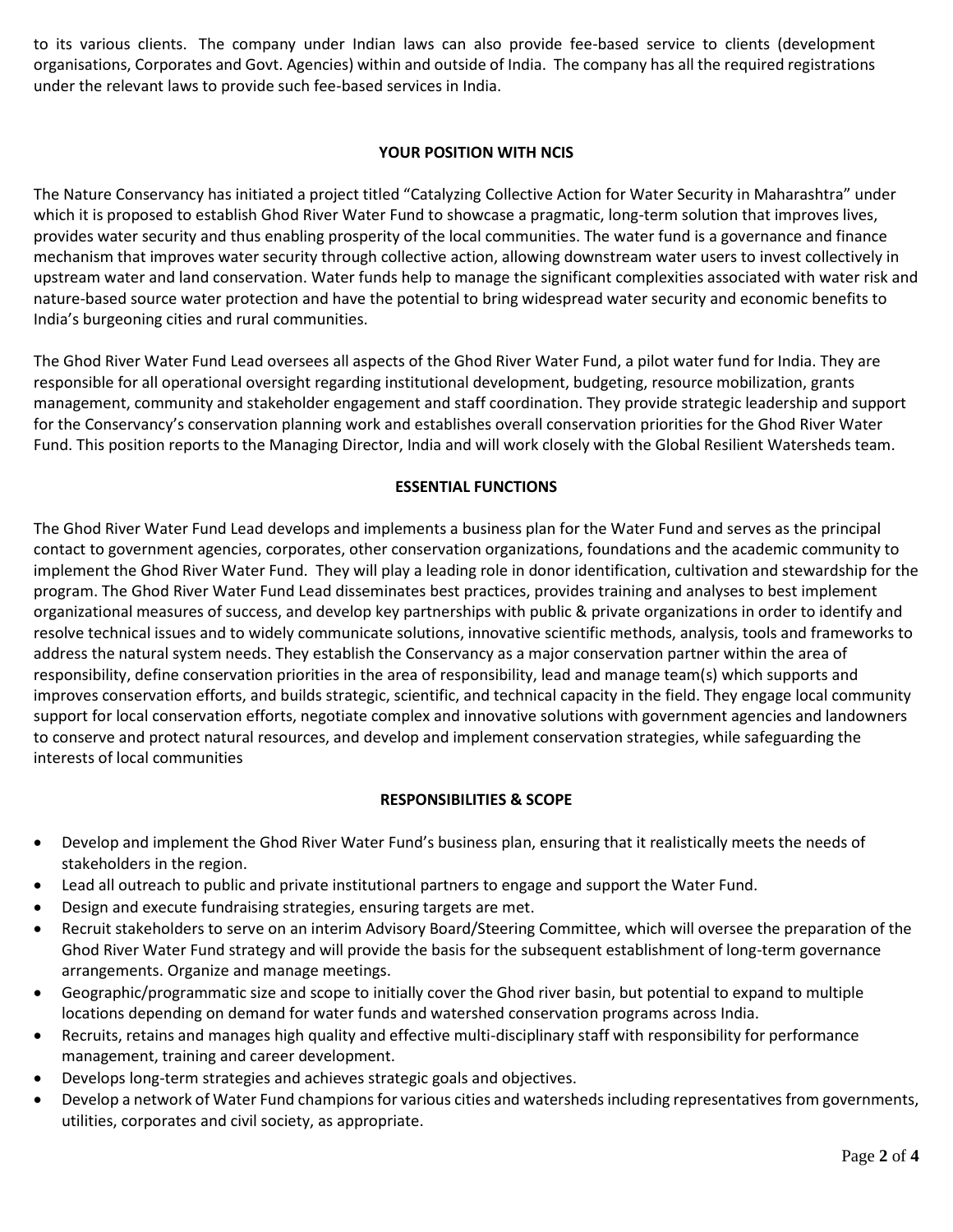- Represents the TNC India program in global dialogue regarding Resilient Watersheds, including source water protection, nature-based solutions, Water Funds and related conservation matters.
- May work in variable weather conditions, at remote locations, on difficult and hazardous terrain, and under physically demanding circumstances.
- Makes independent strategic decisions frequently based on analysis, ambiguous information, experience and judgment.
- May require frequent travel domestically and/or internationally.

## **MINIMUM QUALIFICATIONS**

- BA/BS degree and 10 years' experience in conservation practice or equivalent combination of education and experience.
- Outstanding stakeholder management and networking skills, and the ability to communicate and engage to build strong relationships and work through potentially contentious or conflicting issues to gain consensus.
- Proven strong program management skills.
- Experience managing and leading people representing a diverse range of views from a diverse set of organizations.
- Good working knowledge of Local Authority planning processes, water resource management, flood risk or water quality and environmental issues.
- The ability to think strategically whilst maintaining an eye for detail.
- Knowledge of the particular economic and environmental issues and opportunities which exist within the Ghod River basin, and Maharashtra, more broadly.
- Fundraising experience, including identifying donor prospects and donor cultivation.
- Experience directing a major program or project of strategic importance, including management/supervision of multidisciplinary teams and meeting deadlines.
- Supervisory experience, including motivating, leading, setting objectives and managing performance.
- Experience influencing, developing and implementing conservation policy and plans at the state or country level.
- Experience with financial management of a large program.
- A strong commitment to own professional development and a desire to grow and learn.
- Proficient in English, Hindi and Marathi.

## **DESIRED QUALIFICATIONS**

- Multi- lingual and multi-cultural or cross-cultural experience appreciated.
- Master level degree and 10-12 years' experience in water conservation practice or equivalent combination of education and experience.
- Developing practical applications of scientific concepts and technical innovations for conservation purposes.
- Knowledge of methods and standards of biodiversity information systems and initiatives and experience conceiving and implementing strategic initiatives.
- Communicating clearly via written, spoken, and graphical means in English and other relevant languages.
- Politically savvy.

## **ORGANIZATIONAL COMPETENCIES**

| <b>Builds</b>              | Builds productive relationships by interacting with others in ways that enhance mutual trust and     |
|----------------------------|------------------------------------------------------------------------------------------------------|
| Relationships              | commitment.                                                                                          |
| <b>Collaboration &amp;</b> | Works collaboratively with stakeholders across levels, geographies, backgrounds, and cultures to     |
| <b>Teamwork</b>            | improve decisions, strengthen commitment, and be more effective.                                     |
| <b>Communicates</b>        | Communicates proactively and in a timely manner to share information, persuade, and influence        |
| Authentically              | with the appropriate level of detail, tone, and opportunities for feedback.                          |
| <b>Develops</b>            | Takes ownership to help develop others' skills, behaviours, and mindsets to help them maximize their |
| <b>Others</b>              | workplace contributions.                                                                             |